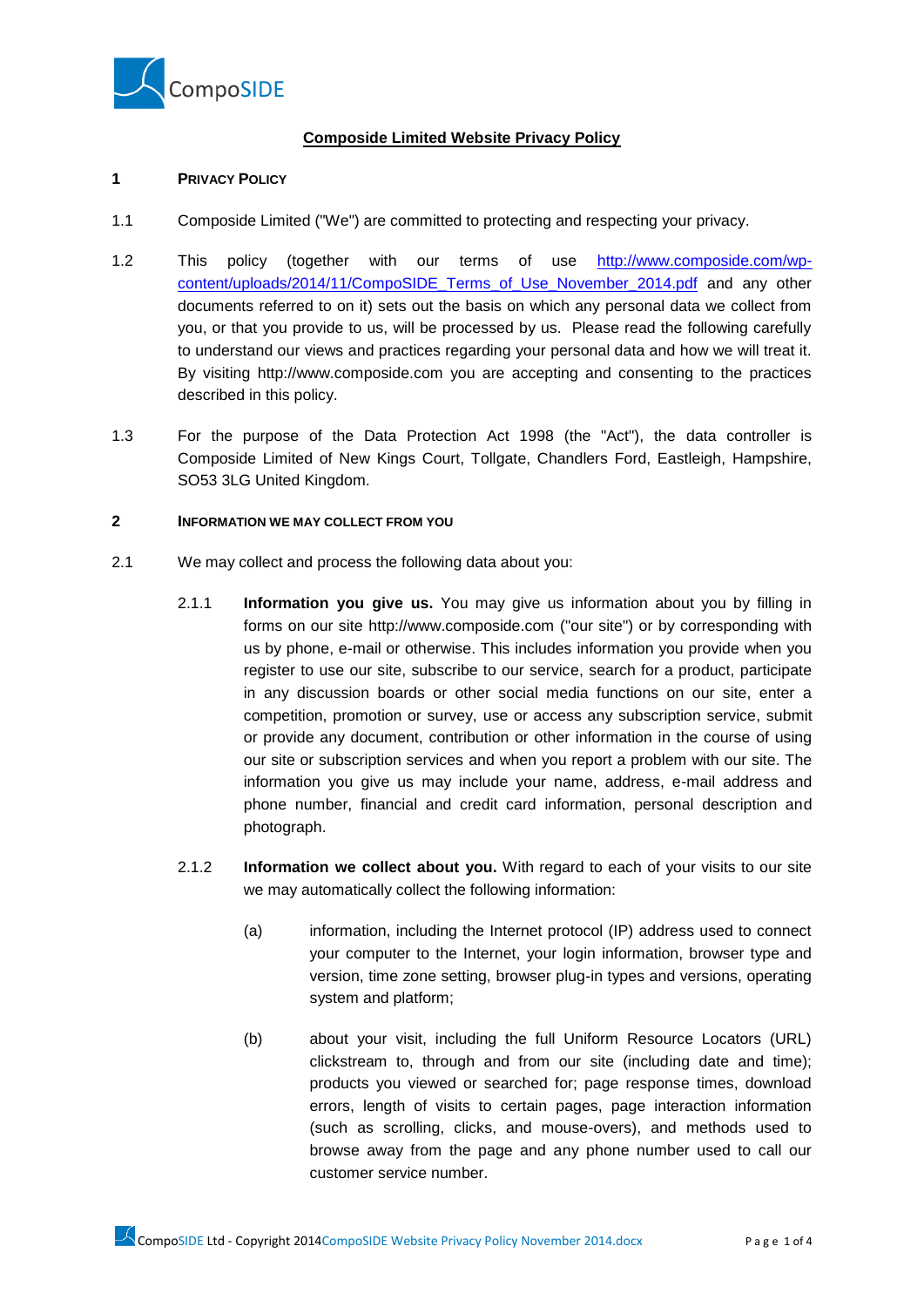

2.1.3 **Information we receive from other sources.** We may receive information about you if you use any of the other websites we operate or the other services we provide. In this case we will have informed you when we collected that data that it may be shared internally and combined with data collected on this site. We are also working closely with third parties (including, for example, business partners, sub-contractors in technical, payment and delivery services, advertising networks, analytics providers, search information providers, credit reference agencies) and may receive information about you from them.

### **3 COOKIES**

3.1 Our website uses cookies to distinguish you from other users of our website. This helps us to provide you with a good experience when you browse our website and also allows us to improve our site. For detailed information on the cookies we use and the purposes for which we use them see our Cookie policy [http://www.composide.com/wp](http://www.composide.com/wp-content/uploads/2014/11/CompoSIDE_Website_Cookie_Policy_November_2014.pdf)[content/uploads/2014/11/CompoSIDE\\_Website\\_Cookie\\_Policy\\_November\\_2014.pdf](http://www.composide.com/wp-content/uploads/2014/11/CompoSIDE_Website_Cookie_Policy_November_2014.pdf)

## **4 USES MADE OF THE INFORMATION**

- 4.1 We use information held about you in the following ways:
	- 4.1.1 **Information you give to us.** We will use this information:
		- (a) to carry out our obligations arising from any contracts entered into between you and us and to provide you with the information and services that you request from us;
		- (b) to provide you with information about other services we offer that are similar to those that you have already purchased or enquired about;
		- (c) to notify you about changes to our service;
		- (d) to ensure that content from our site is presented in the most effective manner for you and for your computer.
	- 4.1.2 **Information we collect about you**. We will use this information:
		- (a) To manage and provide to you any of our services which you might subscribe for;
		- (b) to administer our site and for internal operations, including troubleshooting, data analysis, testing, research, statistical and survey purposes;
		- (c) to improve our site to ensure that content is presented in the most effective manner for you and for your computer;
		- (d) to allow you to participate in interactive features of our site, when you choose to do so;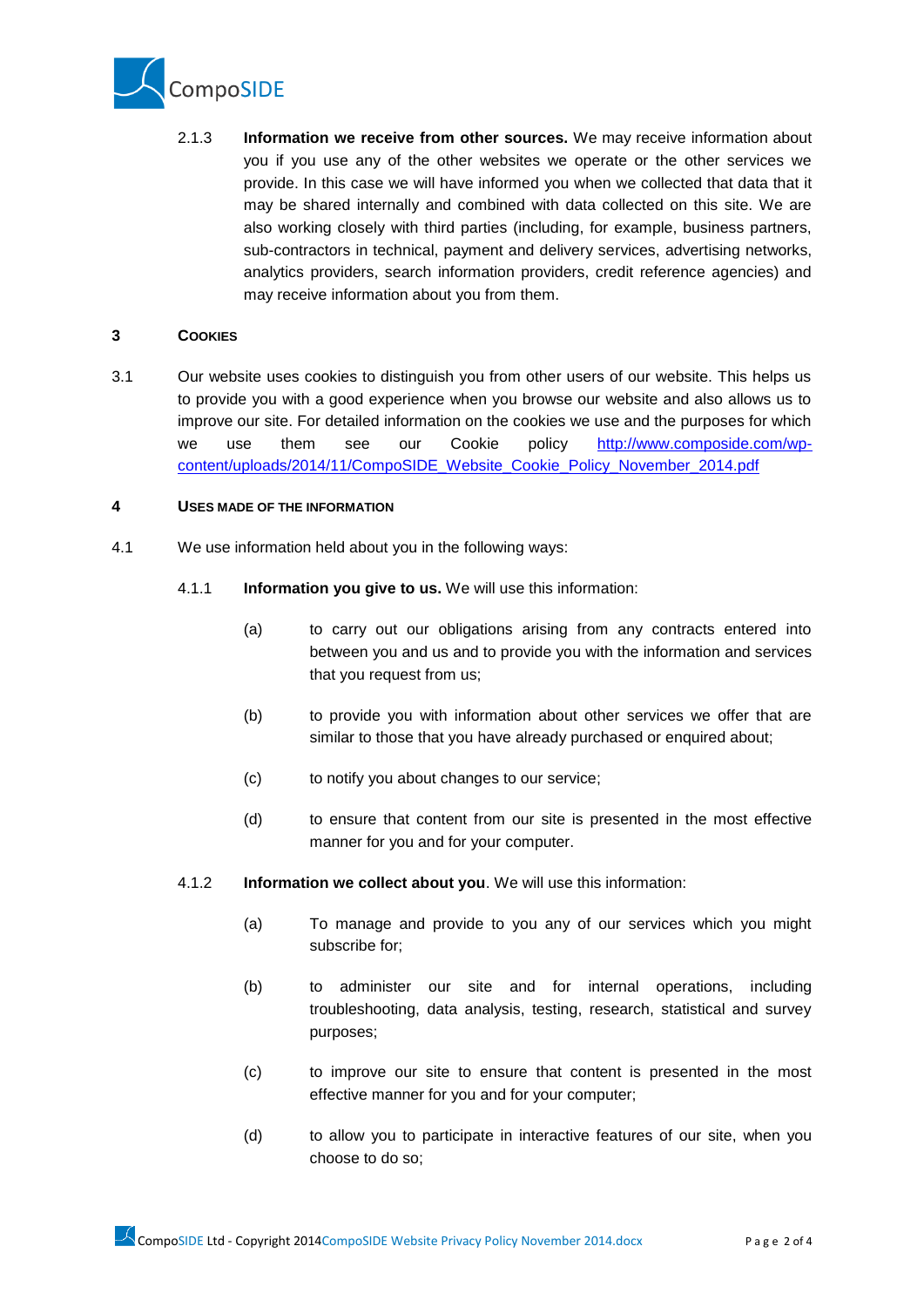

- (e) as part of our efforts to keep our site safe and secure.
- 4.1.3 **Information we receive from other sources.** We may combine this information with information you give to us and information we collect about you. We may us this information and the combined information for the purposes set out above (depending on the types of information we receive).

### **5 DISCLOSURE OF YOUR INFORMATION**

- 5.1 We may share your personal information with any member of our group, which means our subsidiaries, our ultimate holding company and its subsidiaries, as defined in section 1159 of the UK Companies Act 2006.
- 5.2 We may share your information with selected third parties including:
	- 5.2.1 Business partners, suppliers and sub-contractors for the performance of any contract we enter into with them or you.
	- 5.2.2 Analytics and search engine providers that assist us in the improvement and optimisation of our site.
	- 5.2.3 Credit reference agencies for the purpose of assessing your credit score where this is a condition of us entering into a contract with you.
- 5.3 We may disclose your personal information to third parties:
	- 5.3.1 in the event that we sell or buy any business or assets, in which case we may disclose your personal data to the prospective seller or buyer of such business or assets;
	- 5.3.2 if Composide Limited or substantially all of its assets are acquired by a third party, in which case personal data held by it about its customers will be one of the transferred assets;
	- 5.3.3 if we are under a duty to disclose or share your personal data in order to comply with any legal obligation, or in order to enforce or apply our terms of use [http://www.composide.com/wp](http://www.composide.com/wp-content/uploads/2014/11/CompoSIDE_Terms_of_Use_November_2014.pdf)[content/uploads/2014/11/CompoSIDE\\_Terms\\_of\\_Use\\_November\\_2014.pdf](http://www.composide.com/wp-content/uploads/2014/11/CompoSIDE_Terms_of_Use_November_2014.pdf) or terms and conditions for the supply of services [http://www.composide.com/wp](http://www.composide.com/wp-content/uploads/2014/11/CompoSIDE_Terms_and_Conditions_November_2014.pdf)[content/uploads/2014/11/CompoSIDE\\_Terms\\_and\\_Conditions\\_November\\_2014.p](http://www.composide.com/wp-content/uploads/2014/11/CompoSIDE_Terms_and_Conditions_November_2014.pdf) of and other agreements; or to protect the rights, property, or safety of Composide Limited, our customers, or others. This includes exchanging information with other companies and organisations for the purposes of fraud protection and credit risk reduction.

#### **6 WHERE WE STORE YOUR PERSONAL DATA**

6.1 The data that we collect from you may be transferred to, and stored at, a destination outside the European Economic Area ("EEA"). It may also be processed by staff operating outside the EEA who work for us or for one of our suppliers. Such staff maybe engaged in, among